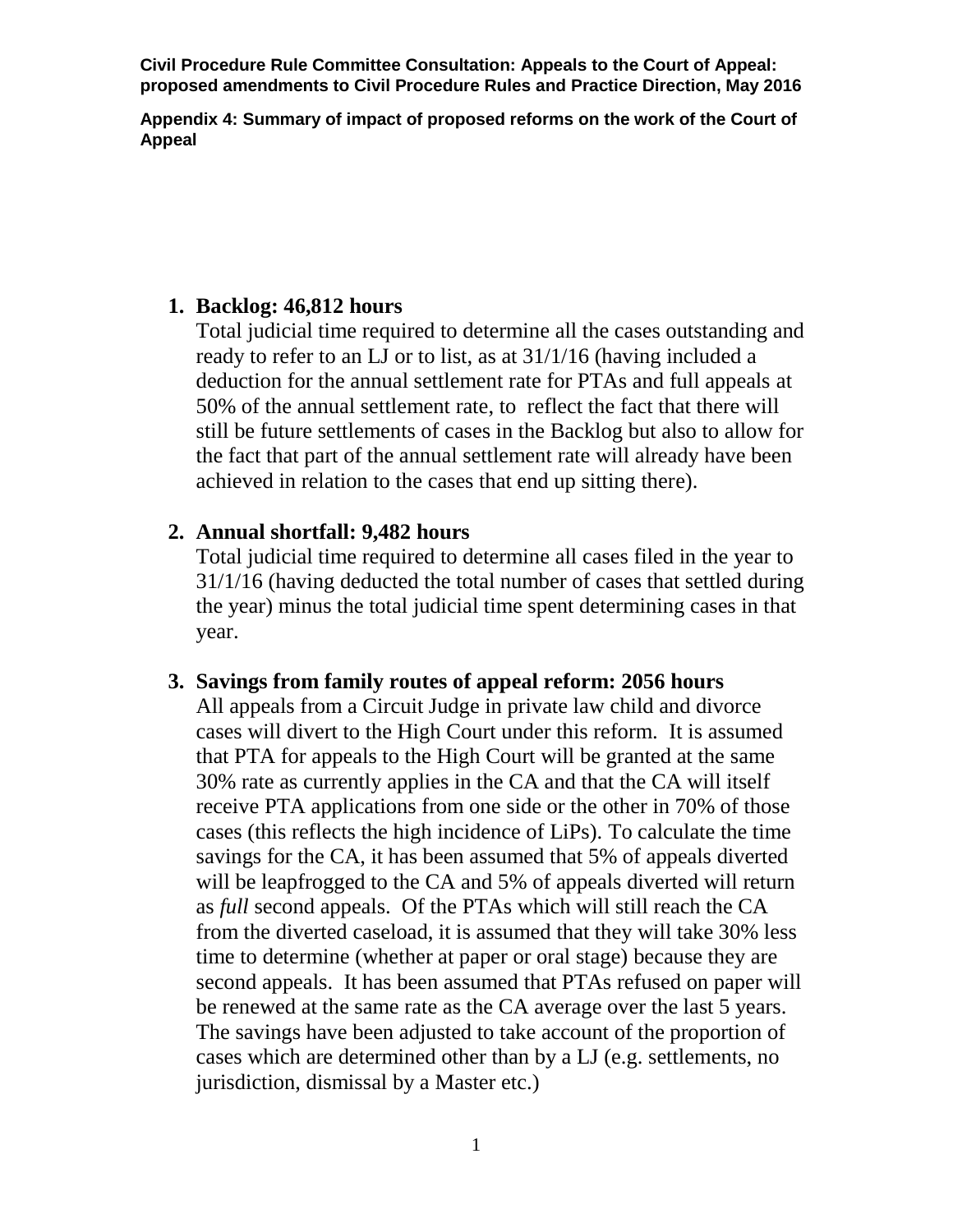**Appendix 4: Summary of impact of proposed reforms on the work of the Court of Appeal** 

**4. Savings from County Court routes of appeal reform: 3347 hours** Appeals from all County Court decisions will be to the next level of judge under this reform. Therefore, appeals from "final decisions" in Part 7 multi-track cases in the County Court will divert away from the CA. It is assumed that PTA for appeals to the next level of judge will be granted at the same 30% rate as currently applies in the CA and that the CA will itself receive PTA applications from one side or the other in 50% of those cases. To calculate the time savings for the CA, it has been assumed that 5% of appeals diverted will be leapfrogged to the CA and 5% of appeals diverted will return as *full* second appeals. Of the PTAs which will still reach the CA from the diverted caseload, it is assumed that they will take 30% less time to determine (whether at paper or oral stage) because they are second appeals. It has been assumed that PTAs refused on paper will be renewed at the same rate as the CA average over the last 5 years. The savings have been adjusted to take account of the proportion of cases which are determined other than by a LJ (e.g. settlements, no jurisdiction, dismissal by a Master etc.)

#### **5. Savings from Oral Renewal reform: 2929 hours**

This figure is separate from, i.e. additional to, the savings at 3 and 4 above. The calculation recognises that without a right of oral renewal the time to deal with some paper PTAs is likely to increase (a 10% uplift in time across the *whole* current paper PTA population has been included) and that there will be a rate of call-ins (a rate of 10% across all the relevant categories of case has been assumed). The saving is therefore calculated as 90% of (the total time required to determine all oral PTAs filed in the year minus the time for all oral PTAs in the diverted County Court and Family business covered by the 'in the pipeline' reforms at 3 and 4 above) MINUS 10% of the total time required to determine all paper PTAs filed in the year (i.e. including the paper PTAs in the categories which will be diverted under the 'in the pipeline' reforms at 3 and 4 above). The MINUS element overstates the additional time for consideration of paper PTAs under the oral renewal reform, but that has to be set off against an element of additional oral PTA hearings returning under the County Court and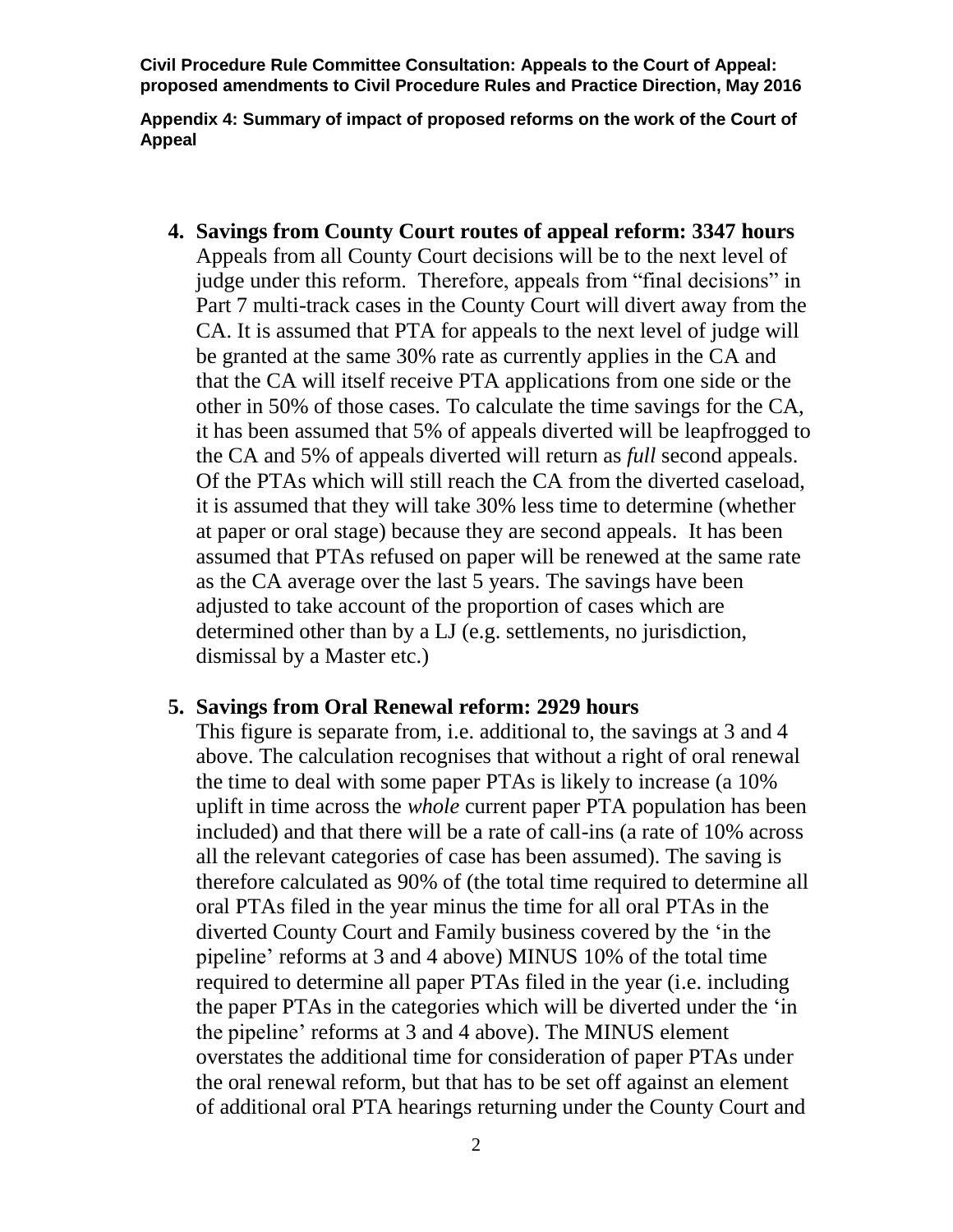**Appendix 4: Summary of impact of proposed reforms on the work of the Court of Appeal** 

Family routes of appeal reforms; and for modelling purposes these are assumed to cancel each other out.

### **6. Savings from 2 LJJ courts**

We currently sit an average of eight 3 LJ courts every week. Scenario 1: Sit four 3 LJ courts and four 2 LJ courts every week. The time saving has been calculated by assuming this will free up 4 LJ per week consisting of a 40 hour week minus the average weekly admin time spent by a "standard" LJ and minus the average time spent on paper PTAs. Scenario 2: Sit six 3 LJ courts and two 2 LJ courts every week. As above but assuming this will free up 2 LJ per week. Scenario a): It has been assumed that before the oral renewal reform has been introduced and the benefits in time this will bring, LJ sitting

in 2 LJ courts will require two extra reading days every 3 weeks. Scenario b): After the oral renewal reforms have been introduced, the time savings have been calculated without allowing for additional reading/judgment writing days for judges in 2 LJ courts.

### **Scenario 1 (4 x 3LJ courts + 4 x 2LJ courts):**

- **a) 4011 hours (before oral renewal reform)**
- **b) 4619 hours (after oral renewal reform)**

**Scenario 2 (6 x 3LJ courts + 2 x 2LJ courts):**

- **a) 2006 hours (before oral renewal reform)**
- **b) 2310 hours (after oral renewal reform)**

## **7. Savings from second appeals test being introduced for EAT appeals: 774 hours**

The time saving has been calculated using the numbers of EAT cases filed in the year to 31/1/16 i.e. not taking account of any of the above reforms. It has been assumed that paper and oral PTAs will take 30% less time because they are second appeals. It is also assumed that